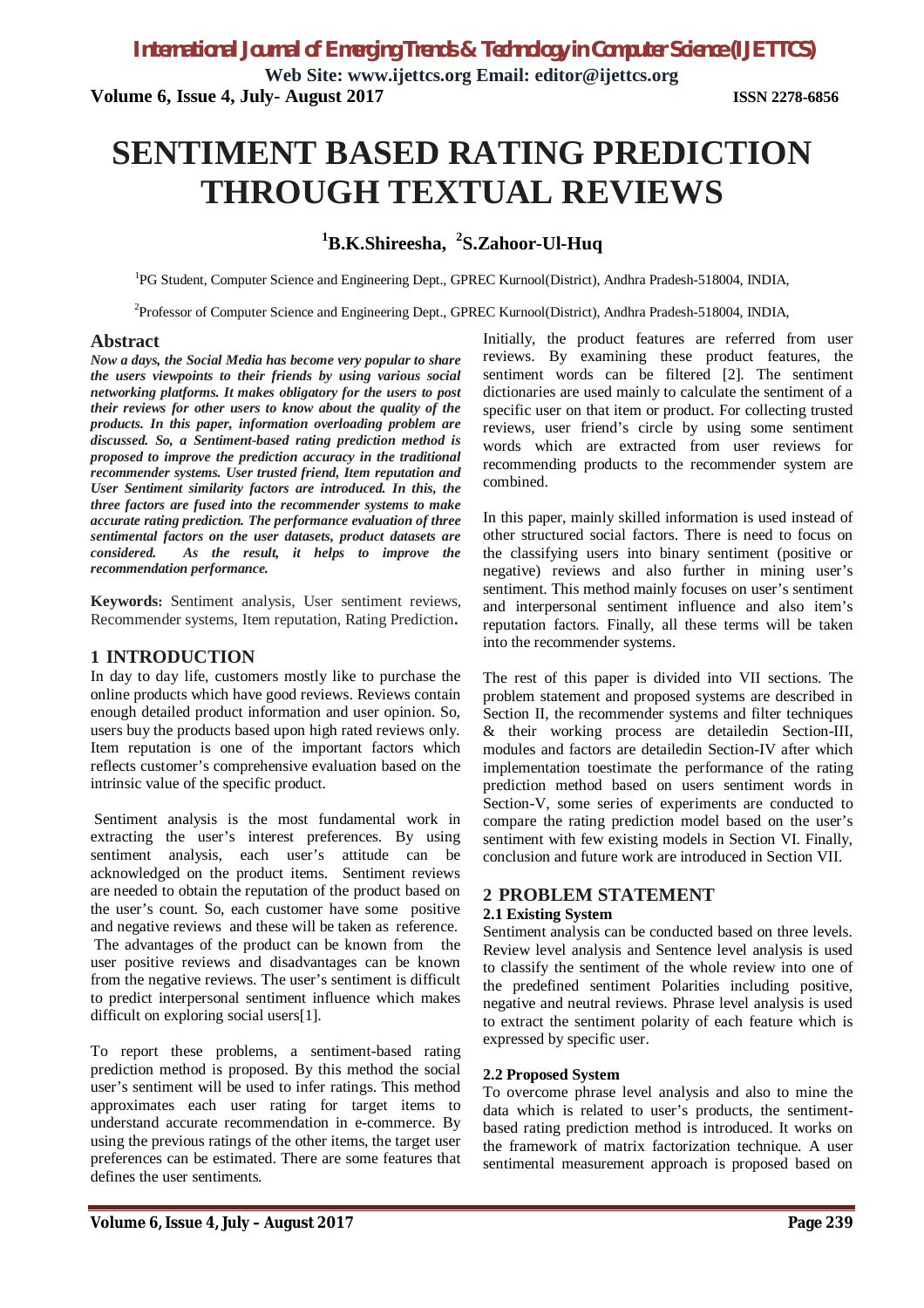# *International Journal of Emerging Trends & Technology in Computer Science (IJETTCS)*

**Web Site: www.ijettcs.org Email: editor@ijettcs.org**

### **Volume 6, Issue 4, July- August 2017 ISSN 2278-6856**

mined sentiment words and similarly sentimental degree words from user reviews.

### **3 RELATED WORK**

Initially Haraldsteck and Yong Liu[5] had proposed a novel approach to improve the recommendation accuracy by familiarizing the concept of inferred circles of friends in online social networks. This approach is mainly used to develop the circle-based recommender systems efficiently. Mohsen Jamali and Martin Ester[6] had explored a novel model based approach for recommendation in social networks which is based on matrix factorization model. By using this technique, the different ranges on the user ratings can be known.

In this section, the recommender systems and filter techniques & their working process are mentioned. Ecommerce systems and Information system is important part in the recommender systems. In this paper, two different filtering techniques are proposed.

User-based Collaborative filtering[3] is used to solve the problem of scalability by isolating the user groups and calculating the recommended progression for each user individually.

Item-based Collaborative filtering[4] use many recommendations per second based on the users and items. This technique will produce the high quality recommendation.

Matrix factorization technique is the most prevalent approach for the low-dimensional matrix decomposition and it is a Probabilistic matrix factorization[PMF] technique. First, for the review of the Basic MF, with the use of Potential eigen vectors matrix for both users and items, the value of all the ratings are calculated.

The cold start problems are solved by the Social recommendations. But to reconnoiter the matrix factorization in social recommender systems it requires trust relations to achieve the trust circles in social networks. Even though if there is no relation exist between social users, it can be maintained by the sentiment analysis.

### **4 IMPLEMENTATION**

**Product Features Using LDA:**[Latent Dirichletian Allocation]. By using LDA, the product features are extracted from the textual reviews. It contains product characteristics and named entities.

LDA trails generative process for each document.

- 1. Choosing N ∼Poisson(ξ).
- 2. Choosing  $θ \sim Dir(α)$ .
- 3. For each of the N wordsw(n).
- (a) Choose a topic z(n) ∼Multinomial( $\theta$ ).

(b) Choose a word w(n) from  $p(w(n) |z(n), \beta)$ , a multinomial probability conditioned on the topic z(n).

**Data Pre-processing:**By initializing filtering process, some words are collected by extracting each user reviews. Positive words, Negative words and Sentiment degree of words are collected which contemplates prepositions, articles and pronouns etc. All the different words are involved in vocabulary.

**Generating The Process:** It considers all the users document as D and the number of topics represented as m. The output will be represented as topic preference

distribution of each user and topic list consists of 10 features words.

The below are the step that have been maintained.

- 1. For each document  $di$ , chooses a randomvariableθm∼Dirichletian(a).
- 2. Foreachandeverytopicz $k$ , where [1, $\Gamma$ ], then choose  $\phi k$ ~Dirichletian (b). For each topicz $k$ inference (b).For each topiczkinference schemed upon the observation.

### **THREE SENTIMENTAL FACTORS**

In this paper, three factors are fused by applying the matrix factorization technique to implement sentiment-based rating prediction method.

User's Trusted Friend: In this factor, mining the data related to the different users ratings will be done. Users have different user id's. By using this method, first it extracts the interpersonal sentiment data and top-most interpersonal sentiment data from the user datasets. It means collecting the each user's friends interested items along with their users items and ratings will be done. In this user-based collaborative filtering technique will be implemented.

Item Reputation: In this factor, reputation and top-most reputation items are displayed by applying the item-based collaborative filtering technique. By this, top-most reputation items can be known easily.

User Sentiment Similarity: In this factor, five leverage levels in which different user reviews are displayed in the below table. The quality of the product can be represented by using sentiment words from the user reviews. Any item id can be considered. By that item id, they display how many users have purchased that product and that product features Like level 1 words represents the product is excellent. If level2 words represents product is good. In this way, that exact product features can be known. Levels are unique based on their words.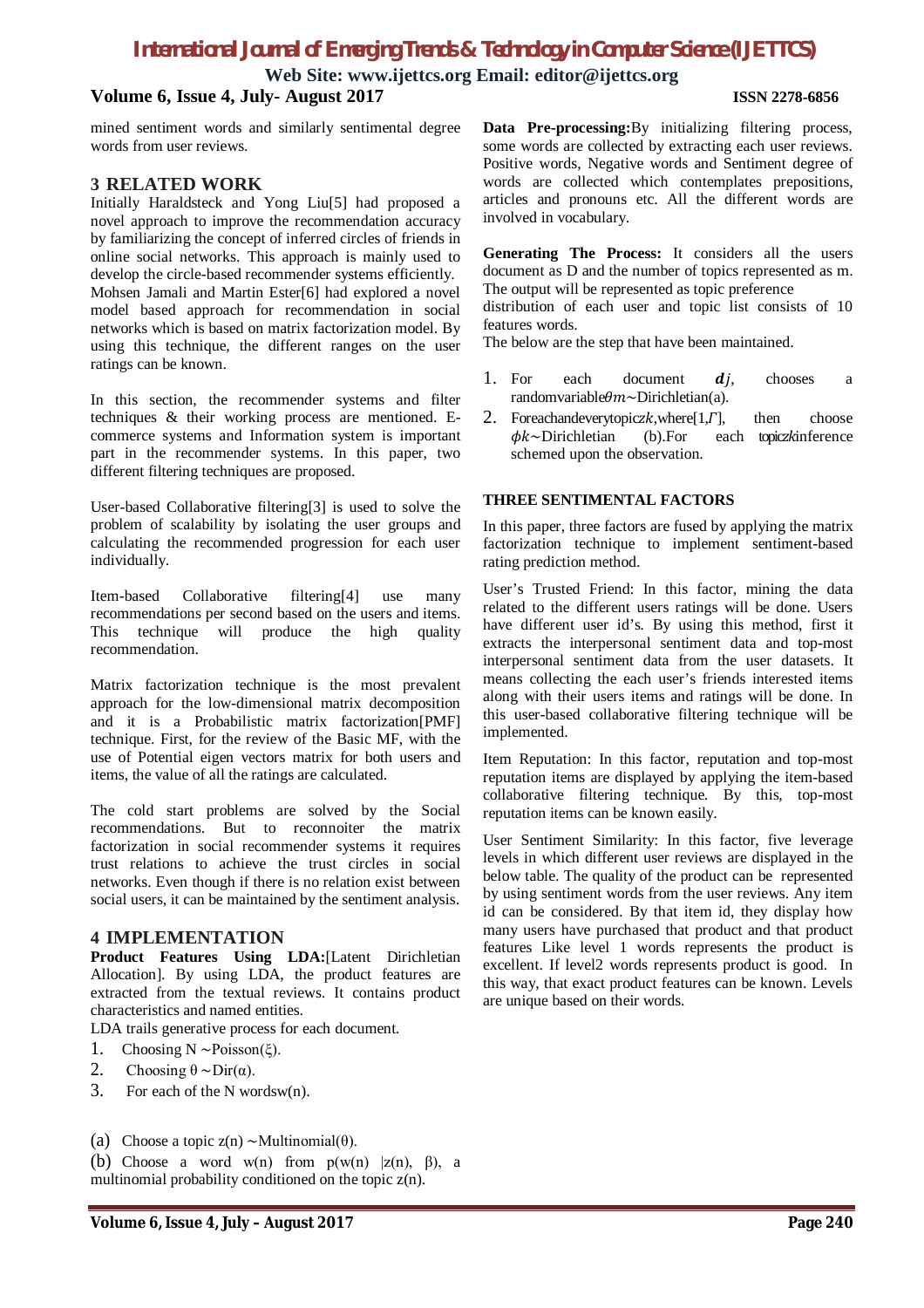# *International Journal of Emerging Trends & Technology in Computer Science (IJETTCS)*

**Web Site: www.ijettcs.org Email: editor@ijettcs.org Volume 6, Issue 4, July- August 2017 ISSN 2278-6856**

### **Table 1**

| Levels | Representative words                          |
|--------|-----------------------------------------------|
|        |                                               |
| Level  | Best, Entirely, Superb, 100%, Higest, Sharply |
|        |                                               |
| Level  | Very, Better, Lot, Greatly, Over              |
| 2      |                                               |
| Level  | Far, So, Even, More, Rather, Relatively       |
| 3      |                                               |
| Level  | Somewhat, Some, A Little. A Bit, Slight       |
|        |                                               |
| Level  | Less, Insufficiently, Passably, Less, Very    |
|        | Little Bit                                    |

### **5 EXPERIMENTAL RESULTS**

To organize experiments, they have subsistent social relationships and reviews. The new factors like user's trusted friend, item reputation and user sentiment similarity of recommender systems are used to solve the cold start problems and sparsity problems.



### **Fig 1:** Three factors

Sentiment Evaluation: The outline of phrase-level sentiment lexicon constructions is inheritably difficult. By using the steps of sentiment lexicon for RPS, the top-10 product features are used to avoid the negative effects. The five star Yelp reviews are represented as positive reviews and one-start Yelp reviews are represented as negative. Last three-star Yelp reviews as neutral ones.

### **Rating Prediction:**

**Evaluation Metrics:**In this section, 80% of data from each dataset from the Yelp websites is taken as the training set and the remaining 20% as the test set.



**Fig 2:** All product categories comparison

### **6 ALGORITHMS**

Experiments are conducted to compare the rating prediction model based on the user's sentiment with the following existing models.

**CircleCon:**This method [5] mainly focuses on the factors of interpersonal trust in social networks and infer the trust circles on the matrix factorization. It improves the accuracy of Basic MF.

**Basic MF:**This is the baseline matrix factorization approach without deliberation of social networks[7].

**Context MF:**This method[8] takes both interpersonal influence and item preferences into consideration and improves the accuracy of traditional item-based collaborative filtering[4].

**EMF:**This method labels two different characteristics matrixes: user-feature attention matrix and item-feature quality matrix in which each element of the quality-feature measures the quality of an item for the consistent product feature. Each element in the user-feature attention measures an extent feature that user cares about the consistent product feature.

**Sentiment-Based Rating Prediction:**Compared with other models like EFM[9], three sentiment dictionaries are considered and two linguistic rules are added to calculate user's sentiment. It combines user sentiment preferences and social networks.

### **7 CONCLUSION AND FUTURE WORK**

In this paper, a recommendation model is proposed by mining sentiment information from the users reviews. In this, all the three factors are associated. i.e., user sentiment similarity, interpersonal sentiment influence and items reputation factors are fused into matrix factorization to achieve the rating prediction task. By using interpersonal sentimental influence, new relationship is maintained between the user and their friends. It shows enhancement in the existing approach on the real-world dataset. For the future enhancement, the sentiment dictionaries can be enriched to apply the fine-grained sentiment analysis.

### **References**

- [1] Z. Fu, K. Ren. J. Shu, et al.. "Enabling Personalized Search over Encrypted Outsourced Data with Efficiency Improvement, " IEEE Transactions on Parallel and Distributed Systems, 2015.
- [2] T. Kawashima, T. Ogawa, M. Haseyama, "A rating prediction method for e-commerce applications using ordinal regression based on LDA with multi-model features" IEEE 2nd Global Conference on Consumer Electronics (GCCE). 2013, pp 260-261.
- [3] G. Zhao, X. Qian, X. Xie, "User-service rating prediction by exploring social user's ratings behavior,"